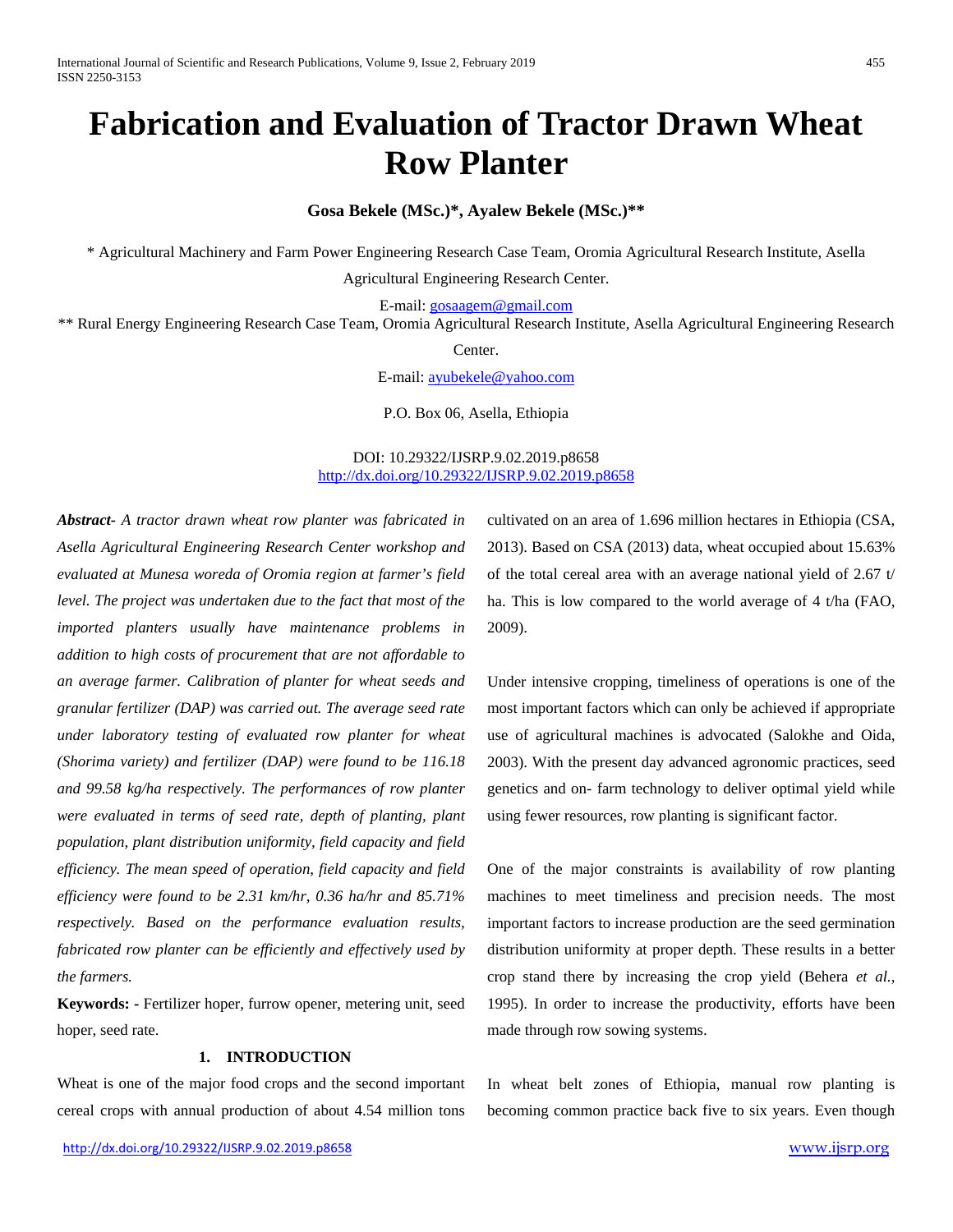this practice shows yield increment compared to broad casting there is hard ship. Manual method of seed planting, results in low seed placement, spacing efficiencies and serious back ache for the farmer which limits the size of field that can be planted. Dominantly Arsi, West Arsi and Bale zone areas are known with mechanized farming system. Some farmers have tractors for tillage operation but there is small or no tractor driven row planting machine due to high importing cost. Therefore, to fill this gap we have planned to fabricate and evaluate the tractor mounted row planting machine with less cost than imported one by having the following objective:-

To fabricate evaluate the performance of tractor mounted wheat row planter.

# **2. MATERIALS AND METHODS**

Fabrication of tractor mounted row planter was done at Asella Agricultural Engineering Research Center workshop. Field evaluation was carried out at model farmer's field of Munessa woreda.

# **2.1. Material Selection**

Selections of proper materials used for manufacturing of various components of row planter were done based on components of imported row planter and locally available materials. The economic consideration and availability of materials were also taken into account.

#### **2.2. Description of the Machine**

The fabricated tractor mounted row planter could have components like main frame, metering flute, hopper, ground wheel, delivery tube and furrow opener as shown in figure 1.





**2.2.1. Frame**

It was constructed from 8 mm mild steel square pipe welded together to form a rectangular chassis. The top of the frame carries the seed and fertilizer hopper while the front provides hitching points for attachment to the tractor.

# **2.2.2. Hopper**

Trapezoidal shape of seed and fertilizer hoper was fabricated from 2 mm mild steel sheet metal. The seeds and fertilizer flow freely by gravitational force into flute metering mechanism at the bottom of the hopper from its own compartment.

#### **2.2.3. Seed and fertilizer metering mechanisms**

Metering mechanism comprises metering flutes used to meter the seed and fertilizer at predetermined controlled seed and fertilizer rate. The seed and fertilizer rate uniformity achieved by parameters such as exposed length of metering flute, size of slot, shape of slot, number of slot and physical properties of the seeds.

#### **2.2.4. Seed and fertilizer delivery tube**

The seed and fertilizer delivery tubes was made from pressurized water pipe and linked to the flute house from which the seeds and fertilizer drop into the furrow.

#### **2.2.5. Furrow openers**

The furrow opener penetrates into the soil to create furrows for the fertilizer and wheat seeds placement.

#### **2.2.6. Metering ground wheel**

The ground wheel is an integral part of the seed metering components. A lugged ground wheel was provided to drive seed and fertilizer metering flute. The wheel is located at middle of the frame. It is made from 3 mm mild steel plate of 370 mm diameter and fitted with twelve triangular shaped lugs on the periphery in order to improve traction both on dry and muddy lands for the positive rotation under the stubble field conditions.

# **2.3. Physical Properties of Seed**

The performance of seed metering mechanism in terms of picking, metering and dropping was influenced by the physical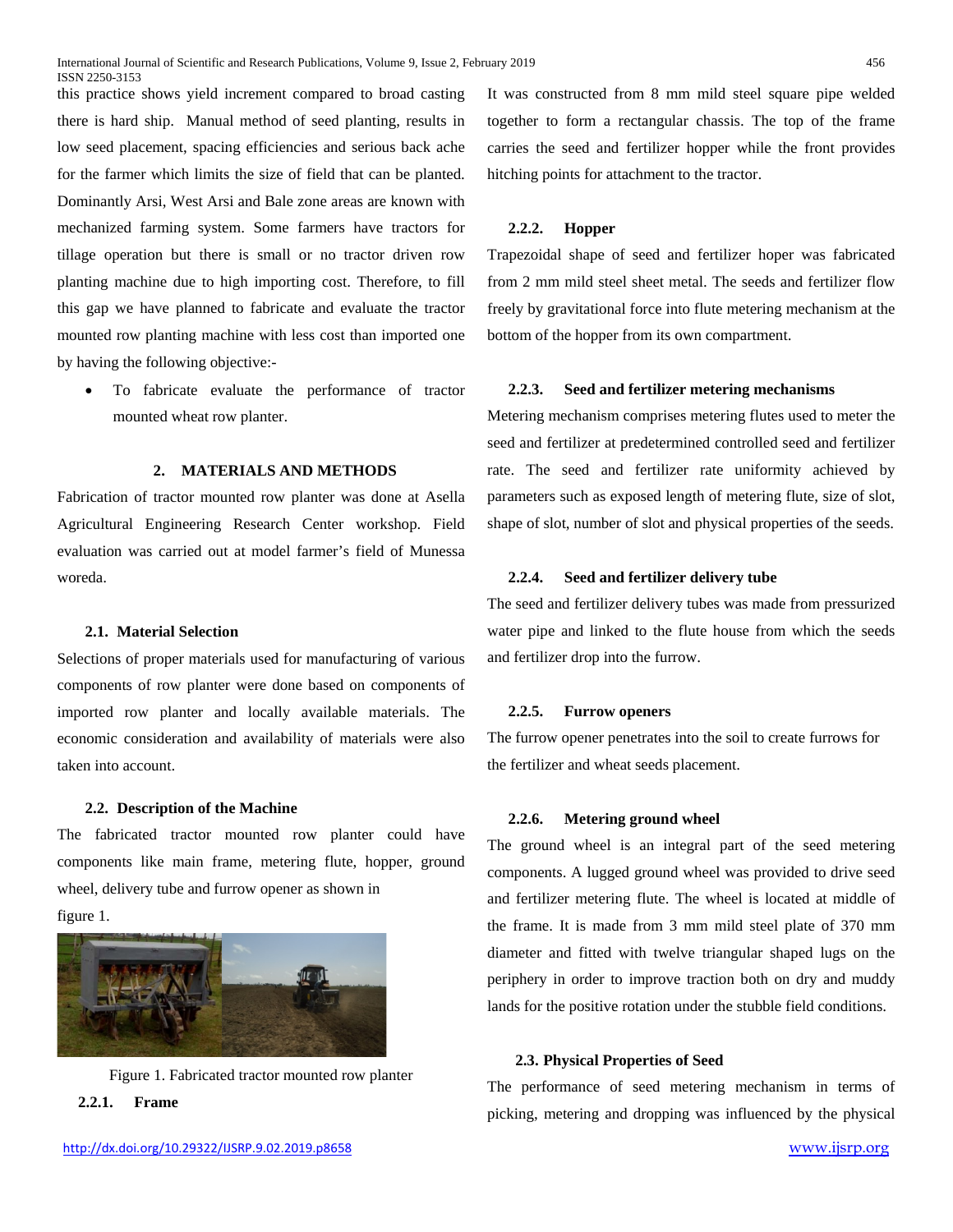property of seeds. Therefore, some of physical properties of seeds such as thousand grains mass and bulk density of the seed are relevant to determine plant population uniformity. The wheat varieties of Hidase, Shorima and Ogolicho seeds were selected for the study to determine the thousand grain mass.

# **2.3.1. Thousand grain mass**

The thousand grain mass (1000) were selected randomly and then weighed on the digital electronic weighting balance to obtain the thousand grain mass in gram from each samples.

#### **2.3.2. Bulk density of wheat seed**

The bulk density was determined by taking wheat in a graduated cylinder. The weight of the grain in the cylinder weighed by electronic digital balance and divided by volume of cylinder (Varnmakasti et al., 2007).

$$
BD(KG/m^3) = \frac{W(kg)}{V(m^3)}
$$

Where,  $BD = Bulk$  density in kg/m<sup>3</sup>,  $W = Weight$  of sample in kg and  $V =$  Volume of sample in  $m<sup>3</sup>$ 

(1)

#### **2.3.3. Calibration of metering flute exposed length**

Metering mechanism is the most crucial component to regulate seed rate and uniformity of the row planting machines. As per the various research reports on seed metering mechanisms for row planting machine, fluted type is the most efficient one for seed rate and uniformity (Ozturk I.et al., 2012). Predetermined seed rate was maintained by reducing and increasing the exposed length of flute to seeds and fertilizer coming from the hopper. Calibration of the machine was conducted at station for metering the desired quantity of wheat seeds and fertilizer.

# **2.4. Field Performance Evaluation of the Machine**

Field performance parameters measured includes time, speed, field capacity, field efficiency, planting depth, plant population, seed germination and distribution uniformity.

# **2.4.1. Speed of operation**

To determine the tractor operation speed during planting operation, the time required for covering 122 m row length was recorded with digital stop watch. Five measurements were recorded in each plot and mean values were computed as km/hr calculated.

$$
Speed (km/h) = \frac{Dis \tan ce(m)}{Time (s)} x3.6
$$
 (2)

### **2.4.2. Theoretical field capacity**

Theoretical field capacity of row planter is the rate of field coverage that would be obtained if the planter performing its function 100 % of the time at the rated forward speed and cover 100 % of its rated width. It is expressed as hectare per hour and determined as follows (Kepner *et al.,* 1978)

$$
TFC\left(ha/hr\right) = \frac{W \, x \, S}{10} \tag{3}
$$

Where,  $TFC = Theoretical Field capacity, (ha/hr); W = Effective$ width of implement, (m); and  $S = Speed$  of operation, (km/hr).

# **2.4.3. Effective field capacity**

Effective field capacity of the planter was actual rate of work covered by the planter based upon the total field time and a function of rated width of the machine actually utilized and expressed as hectare per hour (Kepner *et al.,* 1978).

$$
EFC\left(ha/hr\right) = \frac{A}{T}
$$
\n(4)

Where,  $EFC = Effective Field capacity$ ,  $(ha/hr)$ ;  $A = Actual area$ covered, ha and  $T =$  Time required to cover the area, hr

# **2.4.4. Field efficiency**

Field efficiency is the ratio of effective field capacity to theoretical field capacity. It was determined by the following formula:-

$$
FE\left(\%\right) = \frac{EFC}{TFC} \ x100\tag{5}
$$

Where,  $FE = Field$  efficiency (%);  $EFC = Effective$  field capacity, (ha/hr); and TFC=Theoretical field capacity, (ha/hr).

#### **2.4.5. Fuel consumption**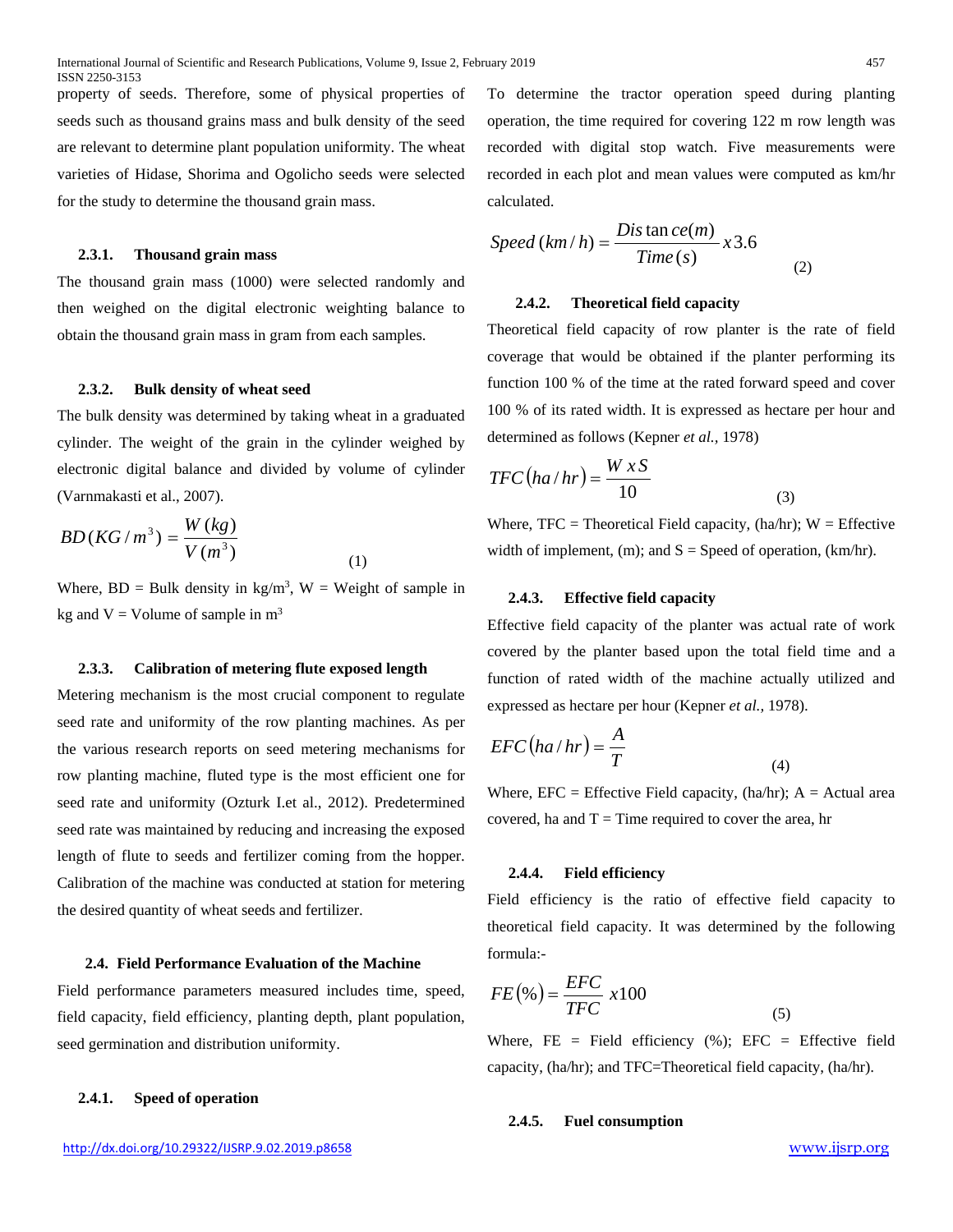The fuel consumption was measured by refill method. The fuel tank of the tractor was filled at its full capacity and run at constant speed. After completion of the test plot, the fuel was refilled in the tank up to its full capacity. The quantity of refilled fuel computed to fuel consumption in litter per hour and litter per hectare.

# **2.5. Sowing Parameters**

# **2.5.1. Seed rate**

The seed rate was determined by taking the weight of seeds before and after sowing operation. Then subtracted the final weight of seed from initial weight of seed so that the seed rate was obtained and the results were expressed in terms of kg ha<sup>-1</sup>. This was established considering the weight of seeds planted per hectare.

*Seed rate* 
$$
(Kg/ha) = \frac{mass}{area of the plot}
$$
 (6)

# **2.5.2. Depth of sowing**

The depth of the planter was determined by measuring with plastic scale, how deep the furrow openers could dig into the soil. The average depth of seed placement of the planter was determined by randomly measuring the depth of five sampled furrow.

## **2.5.3. Crop parameters**

#### **2.5.3.1. Average plant population**

The average plant population was determined by counting the number of plants per square meter at six random places and the mean value was determined to represent the average plant population.

#### **2.5.3.2. Seed germination and Distribution uniformity**

Seed germination distribution uniformity indicates the variation of plants per 2 m row length among selected rows. The coefficient of variation (CV) is a mathematical term used to describe distribution uniformity.

$$
CV = (stdev \, sample) \, x \, \frac{100}{Average \, sample} \quad (7)
$$

Where: - CV- is Coefficient of Variation, Stdev - is standard deviation of sample data and Average sample- is arithmetic average of the sample data taken.

The interpretation of coefficient of variation is as characterized by Canadian company working on machinery research has accepted the following scale as its basis for rating distribution uniformity of seeding implements for wheat crop: CV greater than 15% unacceptable, CV between 10 and 15% acceptable, CV less than 10% very good and CV less than 5% excellent (Prairie Agricultural Machinery Institute (PAMI) Annual report, 2008 – 2009).

#### **2.5.3.3. Potential yield**

Potential yield was determined by using quadrant from 1 m<sup>2</sup> area. Samples were randomly taken from each plot and the seeds thoroughly separated from straw and weight of seeds were recorded and converted to kg ha<sup>-1</sup>.

# **2.6. Experimental Design and Data Analysis**

The randomized complete design (RCD) was adopted in experimental field with two treatments and six replications. Data were analyzed using GenStat 16<sup>th</sup> edition statistical software by least significant difference (LSD) at 5% level of significance.

# **3. Results and Discussion**

The performances of both imported and fabricated tractor drawn row planter were evaluated for wheat at Munessa wereda of Oromia Region during the year 2016-2017.

# **3.1. Physical Properties of Seeds**

The attempt was made to study the physical properties of wheat seeds varieties selected by farmers among number of varieties were Shorima, Ogolicho and Hidase.

# **3.1.1. Thousand grain mass and Bulk density of the seed**

The thousand grain mass (TGM) and bulk density (BD) of different wheat variety was found as ranges from 29.15 to 34.82 gm, and 770.97 to 771.01  $\text{kg/m}^3$  respectively. The mean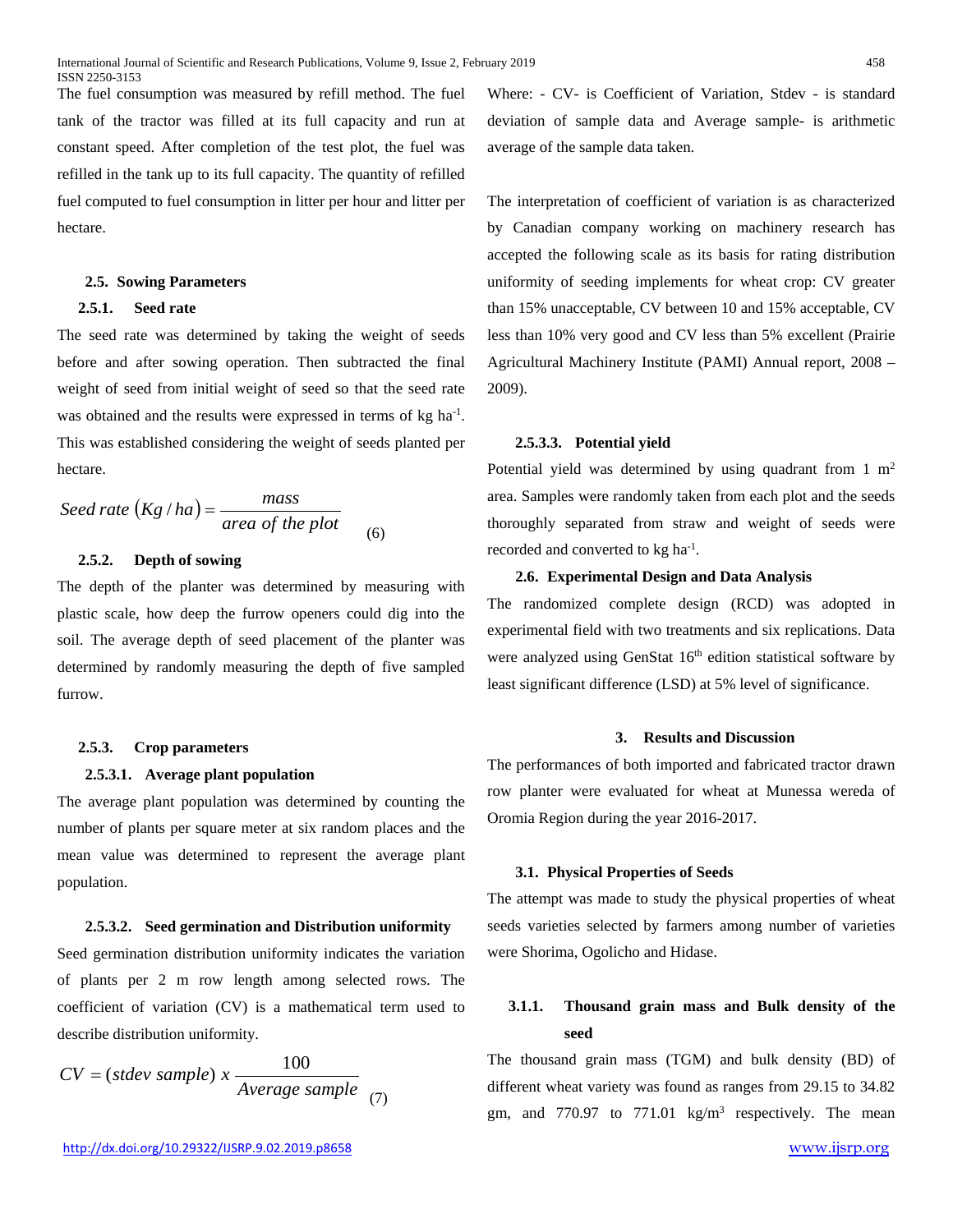thousand grain weight of wheat was observed as 32.41g. The average value of bulk density for wheat was 770.99 kg/m3 which is a similar result was observed with (Navneet,2016 and Solomon A (2017)) with average value of bulk density for wheat determined as 768 kg/m<sup>3</sup> and 770.5 kg/m<sup>3</sup> respectively.

| No. | Wheat    | TGW,gm           | BD, $Kg/m^3$      |
|-----|----------|------------------|-------------------|
|     | Variety  |                  |                   |
|     | Shorima  | $29.15 \pm 0.64$ | $771.01 \pm 2.64$ |
|     | Hidse    | $34.82 \pm 0.73$ | $770.98 \pm 2.64$ |
|     | Ogolicho | $32.25 \pm 0.65$ | 770.97<br>2.93    |

Table: 1. Average of Bulk density and Thousand Grain Mass

#### **3.2. Seed Metering Flute Calibration**

The seed metering flute was calibrated for the desired seed rate by adjustment of the exposed length of flutes. The seed rate was increased with increasing exposed flute length.

Table 2 shows the calibration result of wheat seed at different metering exposed length of flute from 8 to 24 mm for the front five furrow openers. Agronomists recommend seed rate of 100 – 150 kg/ha for row planted wheat based on crop management intensity. Therefore, 16 mm exposed flute length gave nearest values of seed rate in the range of 113.68 – 118.62 kg/ha and average value of 116.18 kg/ha was obtained which lies in the recommended range.

Table 2: Calibration of seed rate (kg/ha) at different exposed flute length

| <b>Expos</b> |                |      |                | Seed rate kg/ha |                |      |     |       |
|--------------|----------------|------|----------------|-----------------|----------------|------|-----|-------|
| ed           | F <sub>1</sub> | F2   | F <sub>3</sub> | F4              | F <sub>5</sub> | Mea  | S   | % $C$ |
| length       |                |      |                |                 |                | n    | D   | V     |
| of           |                |      |                |                 |                |      |     |       |
| flute(       |                |      |                |                 |                |      |     |       |
| mm)          |                |      |                |                 |                |      |     |       |
| 8            | 93.6           | 92.8 | 90.2           | 92.7            | 93.6           | 92.6 | 1.3 | 1.5   |
|              |                | 8    | 4              | 0               | 4              | 4    | 9   |       |
| 12           | 108.           | 112  | 111.           | 110.            | 107.           | 110. | 1.8 | 1.6   |
|              | 65             |      | 28             | 56              | 62             | 02   | 3   | 6     |
| 16           | 118.           | 117. | 116.           | 114.            | 113.           | 116. | 2.0 | 1.7   |
|              | 62             | 49   | 51             | 62              | 68             | 18   | 3   | 5     |
| 20           | 131.           | 129. | 134.           | 132.            | 130.           | 131. | 2.0 | 1.5   |
|              | 28             | 61   | 61             | 76              | 29             | 71   | 1   | 3     |
| 24           | 142.           | 143. | 140.           | 139.            | 144.           | 142. | 2.1 | 1.4   |
|              | 83             | 68   | 25             | 97              | 71             | 29   | 0   | 8     |
|              |                |      |                |                 |                |      |     |       |

# **3.3. Mechanical Damage to Seed by Metering Mechanism**

The Mechanical damage test was carried out for visual observations of mechanical damage due to metering mechanism were recorded for all rows during laboratory test. From table 3 damaged seeds were less than 1% which is within acceptable limit. Similar results were reported by Senger et al., (2011).

| No.            | Total weight of | Weight<br>of    | Damaged         |
|----------------|-----------------|-----------------|-----------------|
|                | Sample (gm)     | broken<br>seeds | seeds           |
|                |                 | (gm)            | $\mathcal{O}_0$ |
|                | 500             | 0.051           | 0.0102          |
| 2              | 500             | 0,062           | 0.0124          |
| 3              | 500             | 0.061           | 0.0122          |
| $\overline{4}$ | 500             | 0.045           | 0.009           |
| 5              | 500             | 0.051           | 0.0102          |
| 6              | 500             | 0.049           | 0.0098          |
| Average        | 500             | 0.053           | 0.0106          |

*Seeds collected in 15 metering wheel revolution of Shorima wheat variety.*

# **3.4. Calibration of Metering Flute for Fertilizer**

The optimum fertilizer application rate (99.58 kg/ha) was found with 12 mm exposed flute length. Table 4 indicates the observed fertilizer application rate among the front five rows (Furrow openers). It was observed that the entire samples collected for same exposed flute length were nearly same and there was little deviation among the rows i.e. (0.29 - 1.21). The CV was about in the range of  $(0.27 - 1.03)$ . 12 mm exposed flute length is best suited for the recommended DAP fertilizer (100 kg/ha) application rate.

Table 4: Calibration of fertilizer application rate (kg/ha) for different furrow openers

| Exp.  |      | Fertilizer application rate (kg/ha) |                |                |                |      |           |       |  |
|-------|------|-------------------------------------|----------------|----------------|----------------|------|-----------|-------|--|
| flute | F1   | F2                                  | F <sub>3</sub> | F <sub>4</sub> | F <sub>5</sub> | Mea  | <b>SD</b> | $\%C$ |  |
| leng  |      |                                     |                |                |                | n    |           | V     |  |
| th    |      |                                     |                |                |                |      |           |       |  |
| (mm   |      |                                     |                |                |                |      |           |       |  |
|       |      |                                     |                |                |                |      |           |       |  |
| 8     | 81.0 | 82                                  | 80.9           | 79.6           | 80.7           | 80.8 | 0.8       | 1.0   |  |
|       | 5    |                                     | 7              | 7              | 3              | 8    | 3         | 3     |  |
| 10    | 91.0 | 90.7                                | 89.8           | 90.5           | 91.0           | 90.6 | 0.5       | 0.5   |  |
|       | 8    | 5                                   | 1              | 7              | 3              | 5    | 1         | 6     |  |
| 12    | 100. | 98.9                                | 100.           | 99.7           | 98.9           | 99.5 | 0.6       | 0.6   |  |
|       | 07   | 2                                   | 19             | 4              | 9              | 8    | 0         | 0     |  |
| 14    | 109. | 108.                                | 109.           | 109.           | 108.           | 108. | 0.2       | 0.2   |  |
|       | 14   | 51                                  | 01             | 05             | 59             | 86   | 9         | 7     |  |
| 16    | 116. | 118.                                | 119.           | 118.           | 120.           | 118. | 1.2       | 1.0   |  |
|       | 98   | 92                                  | 78             | 52             | 01             | 84   | 1         | 2     |  |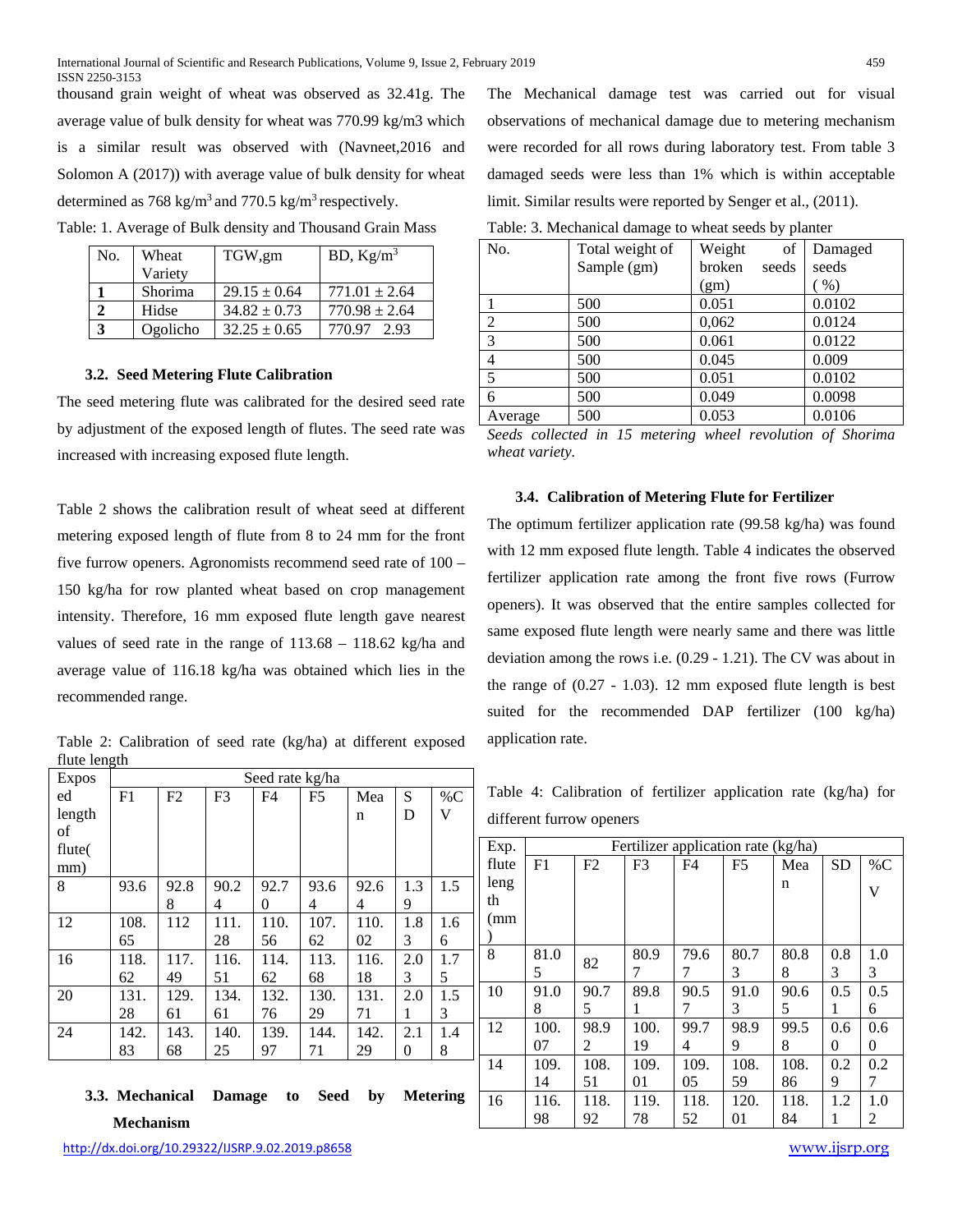#### **3.5. Machine and Operational Parameters**

The field evaluation parameters which include total time required for operation, speed of operation, effective field capacity, theoretical field capacity, field efficiency, time loss for turning and adjustments and fuel consumption were measured to assess the performance of seed drills.

# **3.5.1. Field capacity and field efficiency**

Field performance evaluations were carried out to obtain actual data on overall performance of the two tractor mounted row planters. The field capacity and field efficiency was calculated for planters using standard procedure described earlier and results are presented in Table 5. The theoretical field capacity was determined as 0.42 ha/hr for both row planters, whereas the actual field capacity of the two planter was found 0.37 and 0.36 ha/hr respectively for imported and adapted row planter. From the actual and theoretical field capacity the field efficiency of the row planter was found 88.10 and 85.71%.

Table 5: Field capacity and efficiency of the two tractor drawn row planters

| Planter type | Operati          | <b>TFC</b> | AFC    | Field     |
|--------------|------------------|------------|--------|-----------|
|              | ng               | (ha/hr     | (ha/hr | efficienc |
|              | speed<br>(km/hr) |            |        | y(%)      |
|              |                  |            |        |           |
| Imported     | 2.40             | 0.42       | 0.37   | 88.10     |
| Fabricated   | 2.40             | 0.42       | 0.36   | 85.71     |

#### **3.5.2. Fuel consumption**

The fuel consumption measurement obtained result shown that when the operating speed increased the fuel consumption rate also increased. During operation, fuel consumption was observed as 1.42 and 1.49 l/hr at the speed of 2.40 km/hr, respectively for imported and fabricated row planter.

# **3.6. Sowing Parameters of Row Planters**

The sowing parameters include seed rate and depth of sowing were measured and noted to assess the performance of seed drills. Agronomists, recommended seed rate and average depth

of wheat seed sowing was  $100-150$  kg ha<sup>-1</sup> and  $5-7$ cm respectively based on crop management passion.

| Table 6: Sowing parameters of seed drills for wheat seeds |  |  |  |  |  |  |
|-----------------------------------------------------------|--|--|--|--|--|--|
|-----------------------------------------------------------|--|--|--|--|--|--|

| No. | of<br><b>Types</b><br>planter | row | Seed<br>rate  <br>obtained, kg ha <sup>-1</sup> | Average depth<br>of sowing, cm |
|-----|-------------------------------|-----|-------------------------------------------------|--------------------------------|
|     |                               |     |                                                 |                                |
|     | Imported<br>planter           | row | 118.45                                          | 5.8                            |
|     | Fabricated<br>planter         | row | 126.72                                          | 5.73                           |

#### **3.6.1. Depth of seed placement**

The depth of seed placement in the field was observed that 5.8 and 5.73 cm respectively for imported and fabricated row planter. The depth of placement of seeds was adjusted by raising or lowering the furrow opener.

# **3.6.2. Seed rate**

The lowest seed rate obtained in the field was observed as 118.45 kg ha-1 with an average seed placing of 5.8 cm for imported row planter whereas highest seed rate obtained was found to be  $126.72$  kg ha<sup>-1</sup> with an average seed placing of 5.73 cm for fabricated row planter. The seed rates obtained in the field were within the range of recommended seed rate of wheat.

# **3.7. Crop parameters**

The crop parameters included average plant population per  $m^2$ , seed germination distribution uniformity and potential yield were measured and noted to assess the performance of the row planter.

#### **3.7.1. Plant population**

The numbers of plants per  $m<sup>2</sup>$  at five random places were counted and the mean value was determined to represent the average plant population. The analysis of variance (ANOVA) revealed that the planter type had no significant effect ( $p > 0.05$ ) on plant population. Table 7 shows the effect of planter type on mean plant population.

| Table 7. Effect of row planter type on plant population (PP) |  |  |
|--------------------------------------------------------------|--|--|
|                                                              |  |  |

|         |       | Source of variation |            |             |  |       |
|---------|-------|---------------------|------------|-------------|--|-------|
| Paramet |       | Row planter type    | Measure of |             |  |       |
| er      | Repl  |                     |            | differences |  |       |
|         | icati | Imported            | Fabricated | .SD         |  | $\%c$ |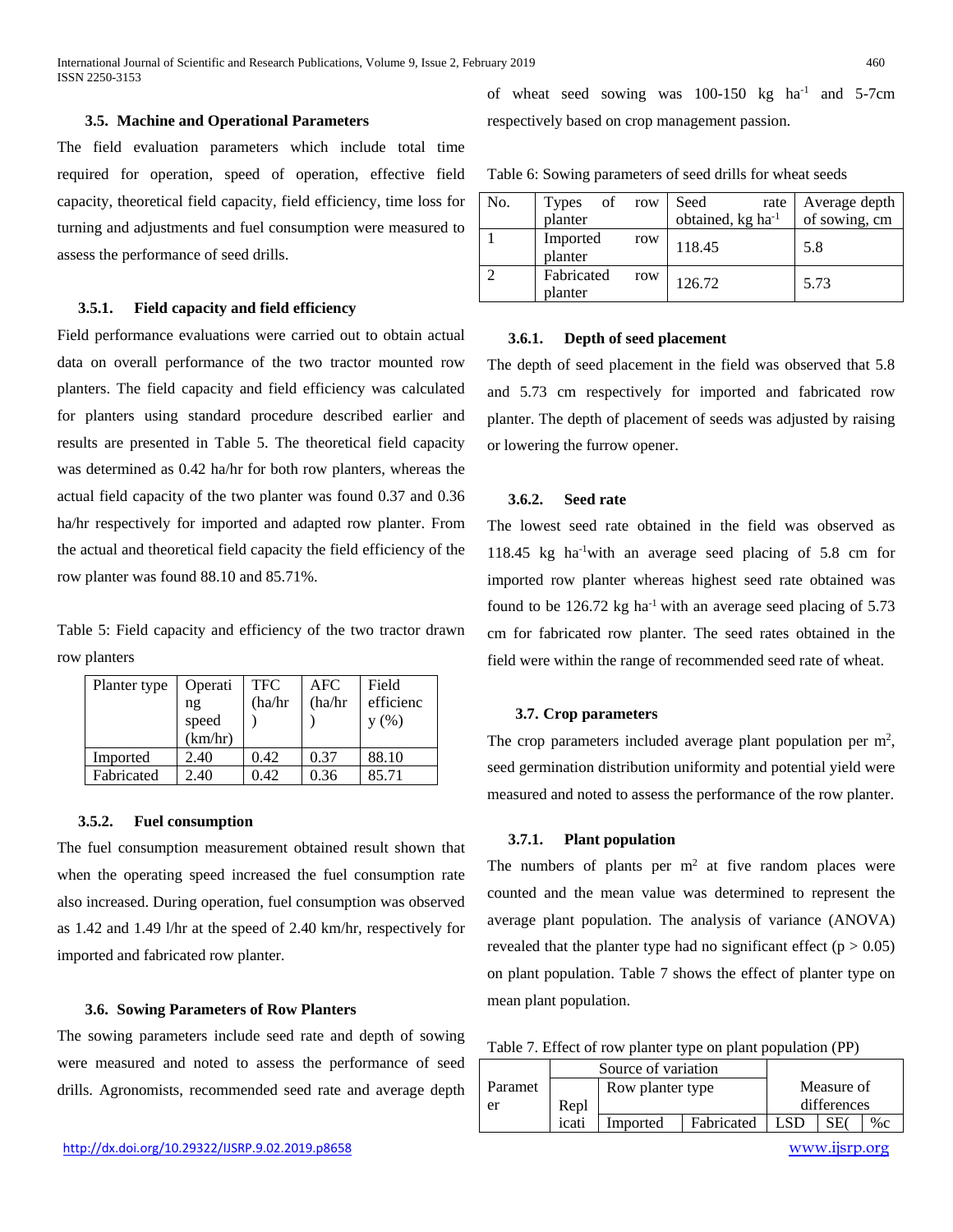|                   | <sub>on</sub> | row<br>planter      | row<br>planter  | (5%) | M)   | $\mathbf{V}$ |
|-------------------|---------------|---------------------|-----------------|------|------|--------------|
| Plant<br>populati |               | $162.0^{\circ}$     | $168.3^{b}$     | 15.9 | 5.16 | 5.4          |
| on                |               | $159.3^{\circ}$     | $167.3^{b}$     |      |      |              |
|                   | ⌒             | 156.3 <sup>cd</sup> | $173.7^{\circ}$ |      |      |              |

*Means followed by the same letter (or letters) do not have significant difference at 5% level of probability.*

# **3.7.2. Distribution uniformity**

Distribution uniformity indicates the variation in plant distribution uniformity between rows. The analysis of variance (ANOVA) revealed that the planter type had no significant effect  $(p > 0.05)$  on plant distribution uniformity. Table 8 shows the effect of planter type on mean plant distribution uniformity. Coefficient of variation (5.3%) of the two row planter shows that, the variation in plant distribution uniformity within acceptable limit. According to PAMI, it is in the range of *very good ranks*.

Table 8. Effect of row planter type on plant distribution uniformity (DU)

|           |       | Source of variation |                    | Measure of |             |                         |  |
|-----------|-------|---------------------|--------------------|------------|-------------|-------------------------|--|
| Paramet   |       |                     | Row planter type   |            | differences |                         |  |
| er        | Repli | Imported            | Fabricate          | <b>LSD</b> | SE(         | $\%c$                   |  |
|           | catio | row                 | d row              | (5%)       | M)          | $\overline{\mathbf{V}}$ |  |
|           | n     | planter             | planter            |            |             |                         |  |
| Plant     |       | 32.33c              | 34.00 <sup>b</sup> |            |             |                         |  |
| populati  |       |                     |                    | 3.110      | 1.00        | 5.3                     |  |
| on        | 2     | 32.00 <sup>c</sup>  | 33.33 <sup>b</sup> |            | 9           |                         |  |
| distribut | 3     | $31.67^{\circ}$     | 35.67 <sup>a</sup> |            |             |                         |  |
| ion       |       |                     |                    |            |             |                         |  |
| uniform   |       |                     |                    |            |             |                         |  |
| ity       |       |                     |                    |            |             |                         |  |

*Means followed by the same letter (or letters) do not have significant difference at 5% level of probability.*



# Figure 2. Plant population count and visit **3.7.3. Potential yield**

Potential yield was determined from 1  $m<sup>2</sup>$  area. Five random observations were taken from each plot and the seeds were thoroughly separated from straw and weight of seeds were recorded and expressed in kg ha<sup>-1</sup>. The analysis of variance (ANOVA) revealed that the planter type had no significant effect

 $(p > 0.05)$  on potential yield. Table 9 show the effect of planter type on mean potential yield.

|               | Source of variation |                   |                   |            |           |    |
|---------------|---------------------|-------------------|-------------------|------------|-----------|----|
| Param         |                     | Row planter type  |                   | Measure of |           |    |
| eter          | Re                  |                   | differences       |            |           |    |
|               | pli                 | Importe           | Fabricat          | LSD        | <b>SE</b> | %  |
|               | cat                 | d row             | ed row            | (5%        | (M        | CV |
|               | io                  | planter           | planter           |            |           |    |
|               | n                   |                   |                   |            |           |    |
| Potent<br>ial |                     | 74.9 <sup>a</sup> | 78.7 <sup>a</sup> | 12.9       | 4.2       |    |
|               | $\overline{c}$      | 73.9 <sup>a</sup> | 74.8 <sup>a</sup> |            |           |    |
| yield         | 3                   | 77.6 <sup>a</sup> | 75.8 <sup>a</sup> | 8          |           | 9. |
|               |                     |                   |                   |            |           | 8  |

*Means followed by the same letter (or letters) do not have significant difference at 5% level of probability.*

# **3.8. Conclusion**

It was imagined that mechanizing the row planting operation could displace labour force and which could be used in other productive activities that could lead to increased productivity and can solve labourer scarcity to a large extent. The fabricated nine row tractor mounted wheat row planter worked satisfactory in actual field condition. Mass production and distribution for the farmers has to be facilitated in order for import substitution and foreign currency reduction.

# **REFERENCE**

- 1. Behera, B. K; Swain,S; Sahoo, P. K. and Behera, D. (1995)."Evaluation of seeding device for dry Land paddy" A.M.A. 26(4):17-21
- 2. CSA (Central Statistical Agency) (2013): Report on area and production of major crops, private peasant holdings, meher season, Addis Ababa.
- 3. FAO (Food and Agriculture Organization of the United Nations) (2009): How to feed the world in 2050.[\(www.fao.org/fileadmin/templates/wsfs/docs/expe](http://www.fao.org/fileadmin/templates/wsfs/docs/expertpaper/) [rtpaper/](http://www.fao.org/fileadmin/templates/wsfs/docs/expertpaper/) How to feed the World.
- 4. Kepener, R. A., Roy B. and Barger, E. L., 1987. Principals of Farm Machinery 8<sup>th</sup> ed. CBS Publishers and Distributors, New Delhi, India.
- 5. I. Ozturk, Y. Yildirim, S. Hinislioglu, B. Demir1and E. Kus. *Optimization of seed flow evenness of fluted rolls used in seed drills by Taguchi method* [online] ISSN 1992-2248 ©2011 Academic Journals 7(1), pp. 78-85, 9